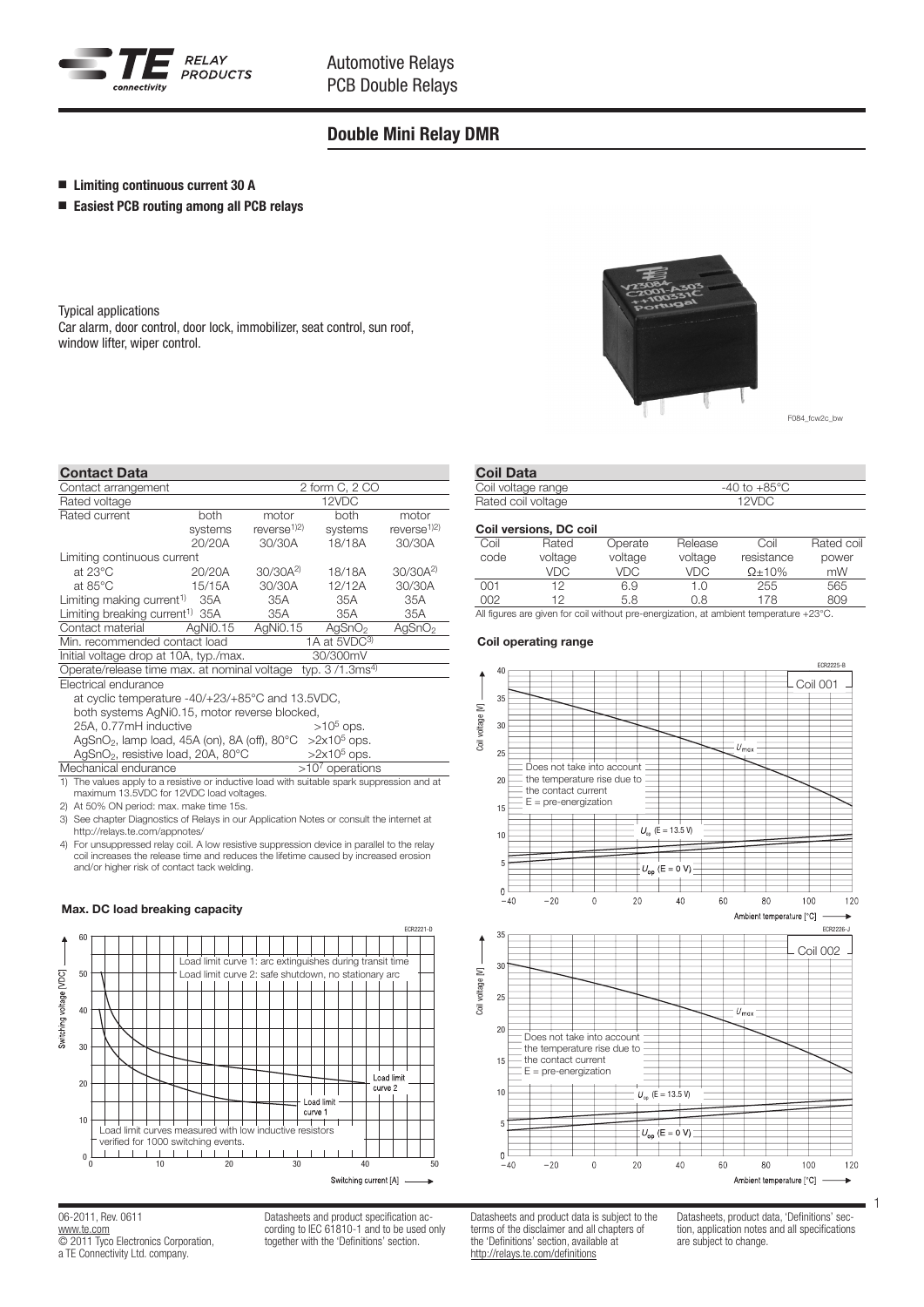

# **Double Mini Relay DMR (Continued)**

#### Insulation Data

**Other Data** 

Initial dielectric strength

Cold storage, IEC 60068-2-1

Temperature cycling (shock)

### between open contacts 500VAC<sub>rms</sub><br>between contact and coil 500VAC<sub>rms</sub> between contact and coil

EU RoHS/ELV compliance compliant Ambient temperature -40 to 85°C<br>Cold storage. IEC 60068-2-1 1000h: -40°C

Dry heat. IEC 60068-2-2 1000h; +125°C

IEC 60068-2-14, Na 1000 cycles; -40/+125°C

# Terminal Assignment

Bottom view on solder pins

2 form C contacts, 2 CO



## PCB Layout

Bottom view on solder pins





#### Temperature cycling<br>IEC 60068-2-14, Nb 35 cycles; -40/+125°C Damp heat cyclic IEC 60068-2-30, Db, Variant 1 6 cycles 25°C/55°C/93%RH Damp heat constant<br>IEC 60068-2-3. Ca 56 days 40°C/95%RH<sup>5)</sup> Category of environmental protection, IEC 61810 RT III - immersion cleanable Sealing test<br>IEC 60068-2-17 Qc, method 2, 1min, 70°C Vibration resistance (functional) IEC 60068-2-6 (sine sweep) 10 to 200Hz; 6to 30g6) Shock resistance (functional)  $IEC 60068-2-27$  (half sine) 6ms;  $30q^{6}$ Shock resistance (destructive) IEC 60068-2-29 (half sine) 30g: 6ms, 105 shocks 100g: 2ms, 10 shocks Terminal type<br>Weight approx. 10g (0.35oz) Solderability (aging 3: 4h/155°C) Ta, method 1, hot dip 5s, 215°C Resistance to soldering heat THT<br>IEC 60068-2-20 Tb, method 1A, hot dip 10s, 260°C with thermal screen

Packaging unit 600 pcs

5) Relays have to be dried at 85°C for 24 hours after test.

6) depending on mounting position: no change in the switching state >10μs.

#### Dimensions



\*) Additional tin tops max. 1mm

TE1650-B3

06-2011, Rev. 0611 www.te.com © 2011 Tyco Electronics Corporation, a TE Connectivity Ltd. company.

2

Datasheets and product specification according to IEC 61810-1 and to be used only together with the 'Definitions' section.

Datasheets and product data is subject to the terms of the disclaimer and all chapters of the 'Definitions' section, available at http://relays.te.com/definitions

Datasheets, product data, 'Definitions' section, application notes and all specifications are subject to change.